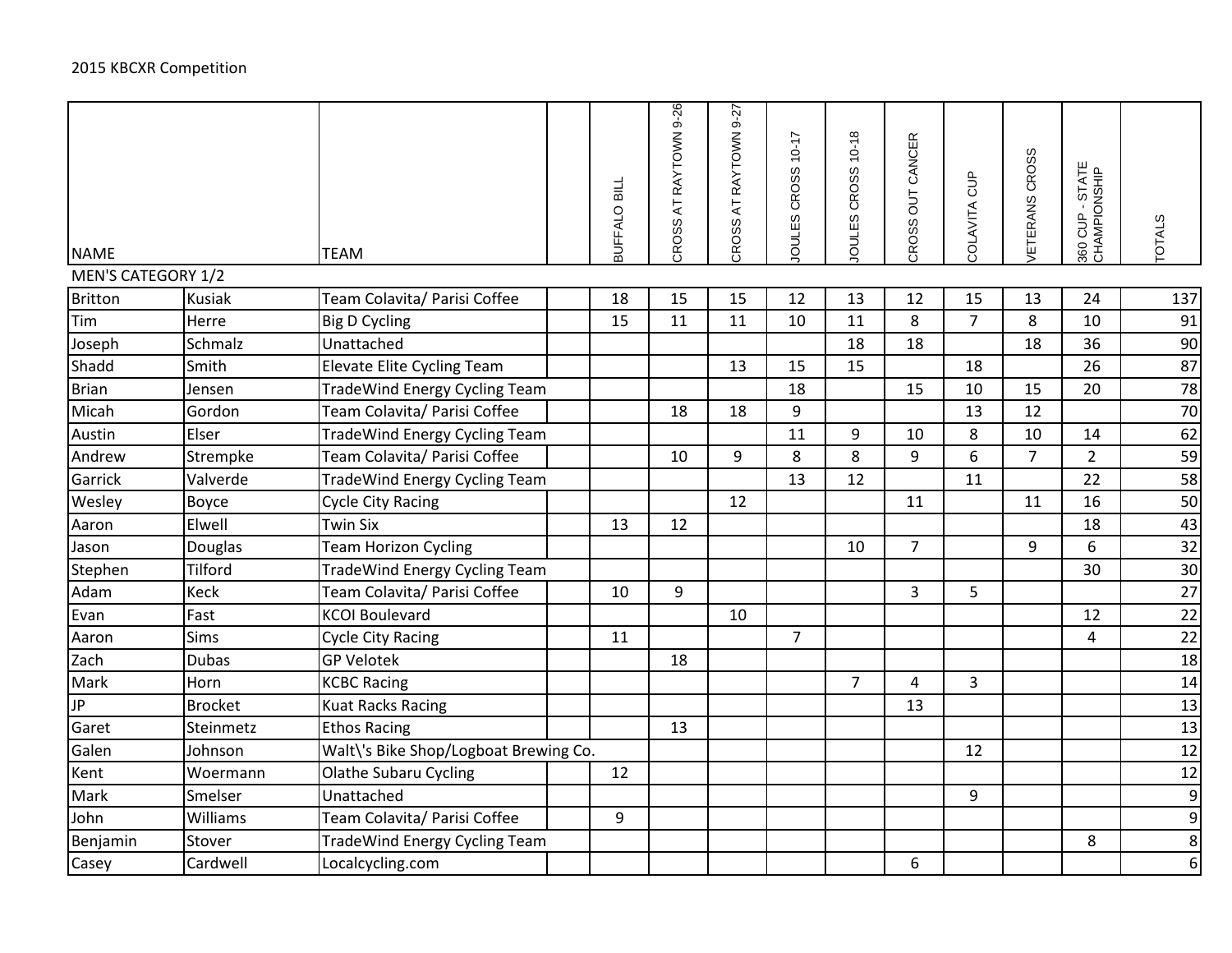| <b>NAME</b> |          | <b>TEAM</b>           | 声<br>$\cap$<br>◅<br>흾 | 26<br>တ<br>œ<br>굯<br>SS<br>ğ<br>$\circ$ | r.<br>Ń<br>တ<br>⇁<br>≃<br>호<br>w<br>Ò.<br>O<br>Ť | ∼<br>0<br>$\overline{ }$<br>w<br>ഗ<br>O<br>œ<br>ပ<br>w<br>ш<br>∽<br>₫ | $\infty$<br>$\circ$<br>$\overline{\phantom{0}}$<br>ၯ<br>ω<br>∝<br>$\circ$<br>w<br>ш<br>0<br>- | $\alpha$<br>ш<br>٧<br>╯<br>ィ<br>–<br>O<br>w<br>Ø<br>O<br>Ğ | 뜨<br>Ō | 89<br>∝<br>$\circ$<br>ၯ<br>–<br>띥<br>ш | ш<br>읔<br>⊢.<br>CUP-STA<br>MPIONSH<br>ີ<br>유 오<br>양 | w |
|-------------|----------|-----------------------|-----------------------|-----------------------------------------|--------------------------------------------------|-----------------------------------------------------------------------|-----------------------------------------------------------------------------------------------|------------------------------------------------------------|--------|----------------------------------------|-----------------------------------------------------|---|
| Michael     | Allison  | Olathe Subaru Cycling |                       |                                         |                                                  |                                                                       |                                                                                               |                                                            |        |                                        |                                                     |   |
| Roger       | Williams | Team Go! Racing       |                       |                                         |                                                  |                                                                       |                                                                                               |                                                            | 4      |                                        |                                                     | 4 |

### MEN'S CATEGORY 3

| Nicholas    | Comiskey      | <b>Big D Cycling</b>                 | 18             | 8              |                | 18 | 13             | 18             |                | 18 | 36 | 129 |
|-------------|---------------|--------------------------------------|----------------|----------------|----------------|----|----------------|----------------|----------------|----|----|-----|
| Mark        | <b>DeBoer</b> | <b>Prologue Racing</b>               | 11             | 9              | 12             | 5  | 12             | 13             | 13             | 12 | 30 | 117 |
| Jeret       | <b>Kusiak</b> | Team Colavita/ Parisi Coffee         | 12             | 11             | 11             | 11 | 15             | 5              | 7              | 11 | 20 | 103 |
| Ryan        | Eggen         | Team Go! Racing                      |                | 15             | 15             | 15 |                | 12             | 10             |    | 22 | 89  |
| Rocky       | Remy          | MidwestVelo                          | 13             | 6              | 10             | 13 | 11             | 9              | 15             |    |    | 77  |
| Ryan        | Thompson      | <b>SBC Cycling</b>                   |                |                | $\overline{7}$ |    | 18             | 15             | 11             | 15 | 10 | 76  |
| Zachary     | Wright        | Team Colavita/ Parisi Coffee         | 15             | 12             | 18             |    |                |                | 18             |    |    | 63  |
| Dan         | Schaeffer     | <b>KCBC Racing</b>                   |                |                | 6              |    | 10             | 8              | 9              | 9  | 16 | 58  |
| Hunter      | Adams         | Unattached                           |                |                | 6.5            | 9  | 7.5            | $\overline{7}$ |                |    | 24 | 54  |
| Christopher | Farney        | Unattached                           |                |                |                |    |                | 6              | 8              | 13 | 26 | 53  |
| Tony        | Sherman       | <b>Prologue Racing</b>               | 8              | 5              | 9              | 8  | $\overline{7}$ |                | 5 <sup>1</sup> | 8  |    | 50  |
| Jeff        | Baker         | Jacomo Racing p/b Alloy Wheel Repair | 10             |                |                | 7  | 9              | 2 <sup>1</sup> | 6              |    | 4  | 38  |
| Ethan       | Luebbe        | Unattached                           |                | 13             | 13             |    |                |                |                |    | 12 | 38  |
| Vincent     | Delaughder    | Team Colavita/ Parisi Coffee         | $\overline{7}$ | $\overline{7}$ |                | 10 |                |                |                |    |    | 24  |
| Hayden      | McLaughlin    | Unattached                           |                |                |                |    |                |                |                | 10 | 14 | 24  |
| Scott       | Williamson    | <b>Olathe Subaru Cycling</b>         |                |                |                | 9  | 3              |                | 4              |    | 8  | 24  |
| Cole        | Johnson       | Slimenundgrossen                     |                |                | 5              |    |                |                |                |    | 18 | 23  |
| Michael     | Morgan        | <b>Big Tree Cycling</b>              |                |                |                |    |                | 11             | 12             |    |    | 23  |
| Kurt        | McKinsey      | Unattached                           |                |                |                | 6  | 8              | 3              | 3              |    |    | 20  |
| Matt        | Maher         | Prologue Racing                      |                |                | 3              | 4  | 4              | $\mathbf{1}$   | $\mathbf{1}$   | 6  |    | 19  |
| Clay        | Steinkuhler   | Unattached                           |                | 18             |                |    |                |                |                |    |    | 18  |
| Matthew     | Gilhousen     | <b>TradeWind Energy Cycling Team</b> |                | 3              |                |    |                | 4              |                |    | 6  | 13  |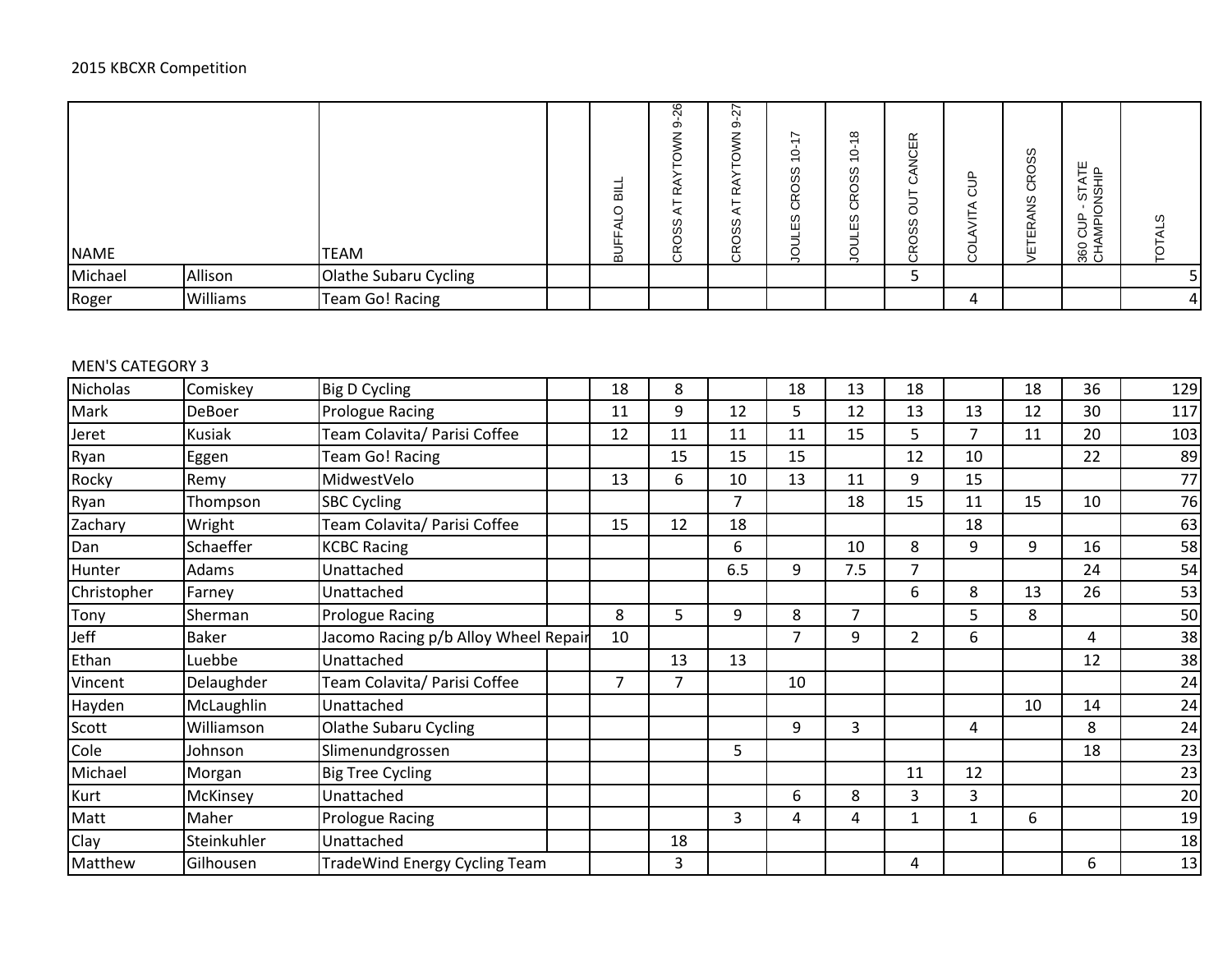| <b>NAME</b>   |                | <b>TEAM</b>                          | BUFFALO BILL | RAYTOWN 9-26<br>$\overline{A}$<br>CROSS | AT RAYTOWN 9-27<br><b>CROSS</b> | CROSS 10-17<br><b>JOULES</b> | $10 - 18$<br>CROSS<br>JOULES | <b>OUT CANCER</b><br>CROSS | COLAVITA CUP   | VETERANS CROSS | 360 CUP - STATE<br>CHAMPIONSHIP | <b>TOTALS</b>           |
|---------------|----------------|--------------------------------------|--------------|-----------------------------------------|---------------------------------|------------------------------|------------------------------|----------------------------|----------------|----------------|---------------------------------|-------------------------|
| Nathan        | Shay           | Jacomo Racing p/b Alloy Wheel Repair | 9            | 4                                       |                                 |                              |                              |                            |                |                |                                 | 13                      |
| Justin        | Sedgley        | Unattached                           |              |                                         |                                 | 12                           |                              |                            |                |                |                                 | 12                      |
| Paul          | Aldeguer       | <b>Big D Cycling</b>                 |              | 10                                      |                                 |                              |                              |                            |                |                |                                 | $10\,$                  |
| Kyle          | Guinn          | <b>KCBC Racing</b>                   |              | $\overline{2}$                          | 8                               |                              |                              |                            |                |                |                                 | 10                      |
| Caleb         | <b>Teague</b>  | <b>Prologue Racing</b>               |              |                                         |                                 |                              |                              | 10                         |                |                |                                 | 10                      |
| Andrew        | Schoen         | Epic Cycling Team                    |              |                                         |                                 |                              |                              |                            |                | $\overline{7}$ |                                 | $\overline{7}$          |
| <b>Brian</b>  | Snyder         | <b>GP Velotek</b>                    |              |                                         |                                 |                              | 6                            |                            |                |                |                                 | $\boldsymbol{6}$        |
| Tyler         | Steele         | <b>KCBC Racing</b>                   | 6            |                                         |                                 |                              |                              |                            |                |                |                                 | $\boldsymbol{6}$        |
| Richard       | <b>Barrett</b> | <b>GP Velotek</b>                    |              | $\mathbf{1}$                            | 4                               |                              |                              |                            |                |                |                                 | 5                       |
| Adam          | Roeser         | <b>KCBC Racing</b>                   |              |                                         |                                 |                              | 5                            |                            |                |                |                                 | 5                       |
| Katherine     | Strempke       | JET Cycling                          |              |                                         |                                 | 3                            |                              |                            |                |                |                                 | $\overline{\mathbf{3}}$ |
| Kevin Barrett | Kane           | Unattached                           |              |                                         |                                 |                              |                              |                            | $\overline{2}$ |                |                                 | $\overline{2}$          |
| Gary          | <b>Mapes</b>   | <b>Team Go! Racing</b>               |              |                                         |                                 | $\overline{2}$               |                              |                            |                |                |                                 | $\mathbf{2}$            |
| Brett         | Shoffner       | Team Colavita/ Parisi Coffee         |              |                                         | $\overline{2}$                  |                              |                              |                            |                |                |                                 | $\overline{2}$          |
| Tony          | Stanislav      | Chamois Butt'r Cycling Team          |              |                                         |                                 |                              | $\overline{2}$               |                            |                |                |                                 | $\mathbf{2}$            |
| John          | Williams       | Team Colavita/ Parisi Coffee         |              |                                         |                                 |                              |                              |                            |                |                | $\overline{2}$                  | $\mathbf 2$             |
| Eric          | Howser         | <b>KCOI Boulevard</b>                |              |                                         |                                 |                              | $\mathbf{1}$                 |                            |                |                |                                 | $\mathbf{1}$            |
| Jesse         | Miguel         | Localcycling.com                     |              |                                         | $\mathbf{1}$                    |                              |                              |                            |                |                |                                 | $\mathbf 1$             |
| Christopher   | Thomas         | Unattached                           |              |                                         |                                 | $\mathbf{1}$                 |                              |                            |                |                |                                 | $\mathbf{1}$            |

#### MEN'S CATEGORY 4

| Steve         | VanNieuwenhuyse Big D Cycling |                              | . . | $\sim$ $\sim$<br>⊥ఎ | 1つ<br>ΤT                 | 12<br>⊥⊃             | 12<br>∸∸ | 10<br>TΟ            | 18                             | 1 J<br>∸ | 30 | 142 |
|---------------|-------------------------------|------------------------------|-----|---------------------|--------------------------|----------------------|----------|---------------------|--------------------------------|----------|----|-----|
| Scott         | Johnson                       | <b>Prologue Racing</b>       |     | 12<br>ᅩJ            | $\overline{\phantom{0}}$ |                      | .        |                     | 1 J<br>∸∸                      |          | 26 | 101 |
| <b>ILucas</b> | Borkowski                     | 360 Racing Team              | 12  |                     |                          | $\overline{ }$<br>IJ | 13       |                     | $\overline{\phantom{0}}$<br>∸~ | ∸        | 24 | 94  |
| Zach          | <b>Chan</b>                   | Team Colavita/ Parisi Coffee |     | . .                 |                          |                      |          |                     |                                | . .      | 20 | 83  |
| Cody          | Jones                         | Big D Cycling                |     |                     |                          |                      | 18       | $\sim$ $\sim$<br>IJ |                                | ∸        | 36 | 81  |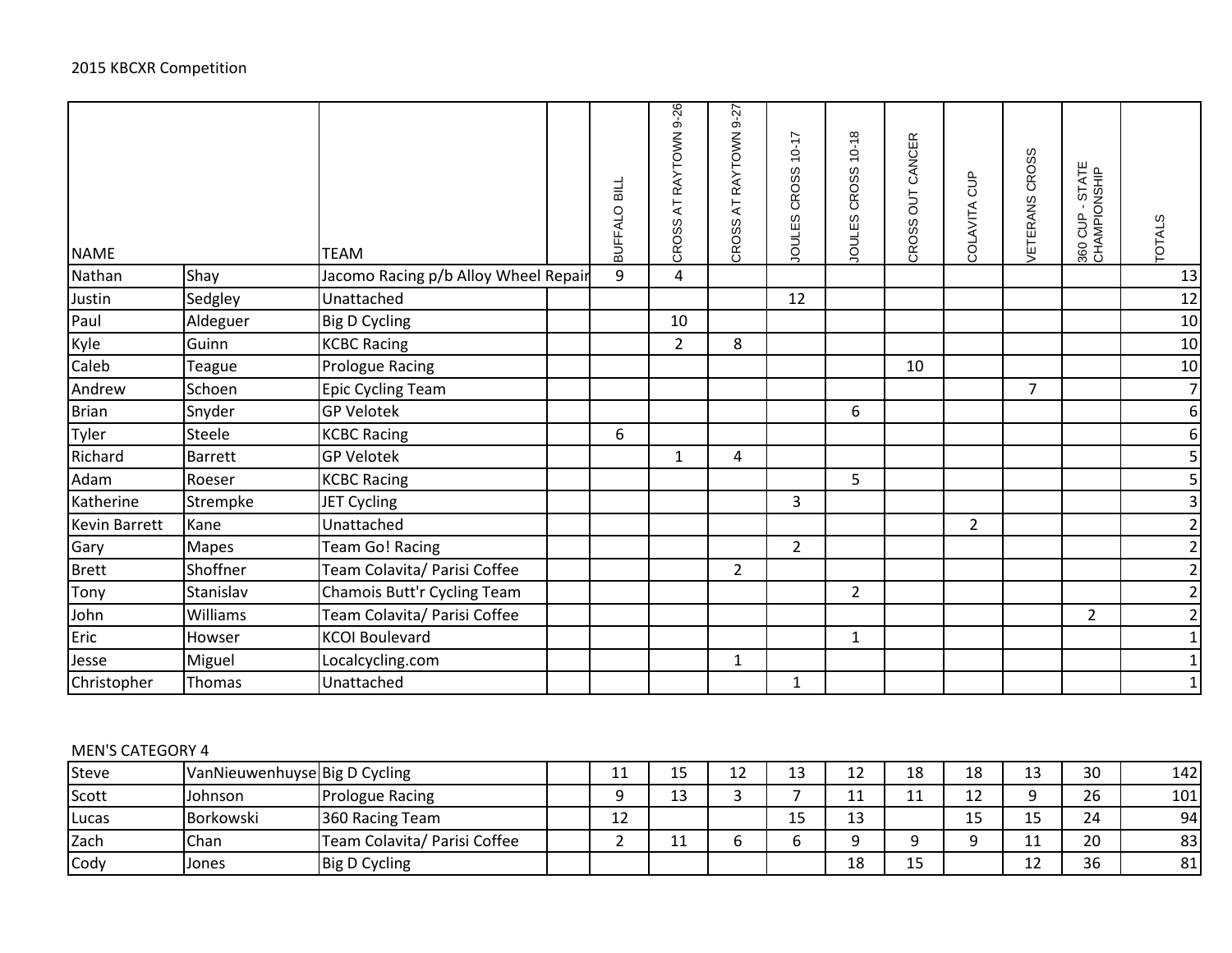| <b>NAME</b>   |                 | <b>TEAM</b>                          | BUFFALO BILL   | CROSS AT RAYTOWN 9-26 | CROSS AT RAYTOWN 9-27   | JOULES CROSS 10-17 | JOULES CROSS 10-18 | CROSS OUT CANCER | COLAVITA CUP   | VETERANS CROSS | 360 CUP - STATE<br>CHAMPIONSHIP | <b>TOTALS</b>  |
|---------------|-----------------|--------------------------------------|----------------|-----------------------|-------------------------|--------------------|--------------------|------------------|----------------|----------------|---------------------------------|----------------|
| Kenny         | Carlson         | <b>KCBC Racing</b>                   |                |                       |                         | 9                  |                    | 13               |                | 18             | 18                              | 58             |
| Erik          | Riker           | Prologue Racing                      |                |                       |                         | 8                  | 10                 | 10               | 4              | 8              | 14                              | 54             |
| Jason         | Laidlaw         | Unattached                           |                |                       | 10                      | 11                 |                    |                  | 10             |                | 22                              | 53             |
| Ivan          | Cabezas         | Team Colavita/ Parisi Coffee         |                | 10                    | 8                       |                    | 8                  | 8                | 8              | $\overline{2}$ | 8                               | 52             |
| Conner        | Rainey          | Osceola Velo Club                    | 6              | $\overline{7}$        | $\overline{2}$          | $\overline{2}$     |                    | $\overline{7}$   | $1\,$          | $\overline{7}$ | 10                              | 42             |
| Darren        | Heck            | Jacomo Racing p/b Alloy Wheel Repair |                |                       | 15                      | 12                 |                    |                  | 13             |                |                                 | 40             |
| Caleb         | Teague          | Prologue Racing                      |                | 18                    | 18                      |                    |                    |                  |                |                |                                 | 36             |
| <b>Brett</b>  | Agee            | <b>Cycle City Racing</b>             | $\overline{7}$ |                       |                         |                    |                    | 12               |                | 10             |                                 | 29             |
| Hayden        | McLaughlin      | Unattached                           | 15             |                       | 11                      |                    |                    |                  |                |                |                                 | 26             |
| Chip          | Zimmer          | <b>Big D Cycling</b>                 | 8              |                       | 5                       | 5                  |                    | 6                |                |                |                                 | 24             |
| Kurt          | McKinsey        | Unattached                           | 13             |                       | $\overline{7}$          |                    |                    |                  |                |                |                                 | 20             |
| Alexander     | <b>Stephens</b> | <b>Prologue Racing</b>               |                |                       | 9                       | 10                 |                    |                  |                |                |                                 | 19             |
| Walter        | <b>Summers</b>  | Sunflower Outdoor & Bike             | 18             |                       |                         |                    |                    |                  |                |                |                                 | 18             |
| Leonardo      | Simbaqueva      | <b>Big D Cycling</b>                 |                |                       |                         |                    |                    |                  |                | 5              | 12                              | 17             |
| John          | Arneson         | <b>KCOI Boulevard</b>                |                |                       |                         |                    |                    |                  |                |                | 16                              | 16             |
| Ross          | Given           | Jacomo Racing p/b Alloy Wheel Repair | 4              | 12                    |                         |                    |                    |                  |                |                |                                 | 16             |
| Michael       | Morriss         | 360 Racing Team                      | 10             |                       |                         |                    |                    |                  | 6              |                |                                 | 16             |
| Chuck         | Remboldt        | <b>US Military Endurance Sports</b>  | 5              |                       |                         | $\mathbf{1}$       | 6                  |                  | $\overline{3}$ |                |                                 | 15             |
| Nathan        | Girard          | Team Colavita/ Parisi Coffee         |                | 8                     | $\overline{\mathbf{4}}$ |                    |                    |                  |                |                |                                 | 12             |
| <b>Dustin</b> | Burgardt        | Unattached                           |                |                       |                         | $\overline{3}$     | $\overline{7}$     |                  |                |                |                                 | 10             |
| Matthew       | O'Neil          | Team Colavita/ Parisi Coffee         |                | $\overline{2}$        |                         |                    | $\overline{2}$     | $\overline{3}$   |                | 3              |                                 | 10             |
| Tim           | Fleenor         | Jacomo Racing p/b Alloy Wheel Repair |                | $\boldsymbol{9}$      |                         |                    |                    |                  |                |                |                                 | $\overline{9}$ |
| John          | Hutchinson      | Unattached                           |                | 4                     |                         |                    |                    | 4                |                |                |                                 | 8 <sup>1</sup> |
| Peter         | Williams        | Osceola Velo Club                    |                | $\mathbf{1}$          |                         |                    | $\overline{3}$     | $\overline{2}$   |                |                | $\overline{2}$                  | $\infty$       |
| Jesse         | Oberweather     | Unattached                           |                |                       |                         |                    |                    |                  |                | $\mathbf 1$    | 6                               | $\overline{7}$ |
| <b>Steve</b>  | Smithers        | Grip N Rip                           |                |                       |                         |                    |                    |                  | $\overline{7}$ |                |                                 | $\overline{7}$ |
| Jesse         | Emerson         | <b>Prologue Racing</b>               |                | 5                     | $\mathbf 1$             |                    |                    |                  |                |                |                                 | 6 <sup>1</sup> |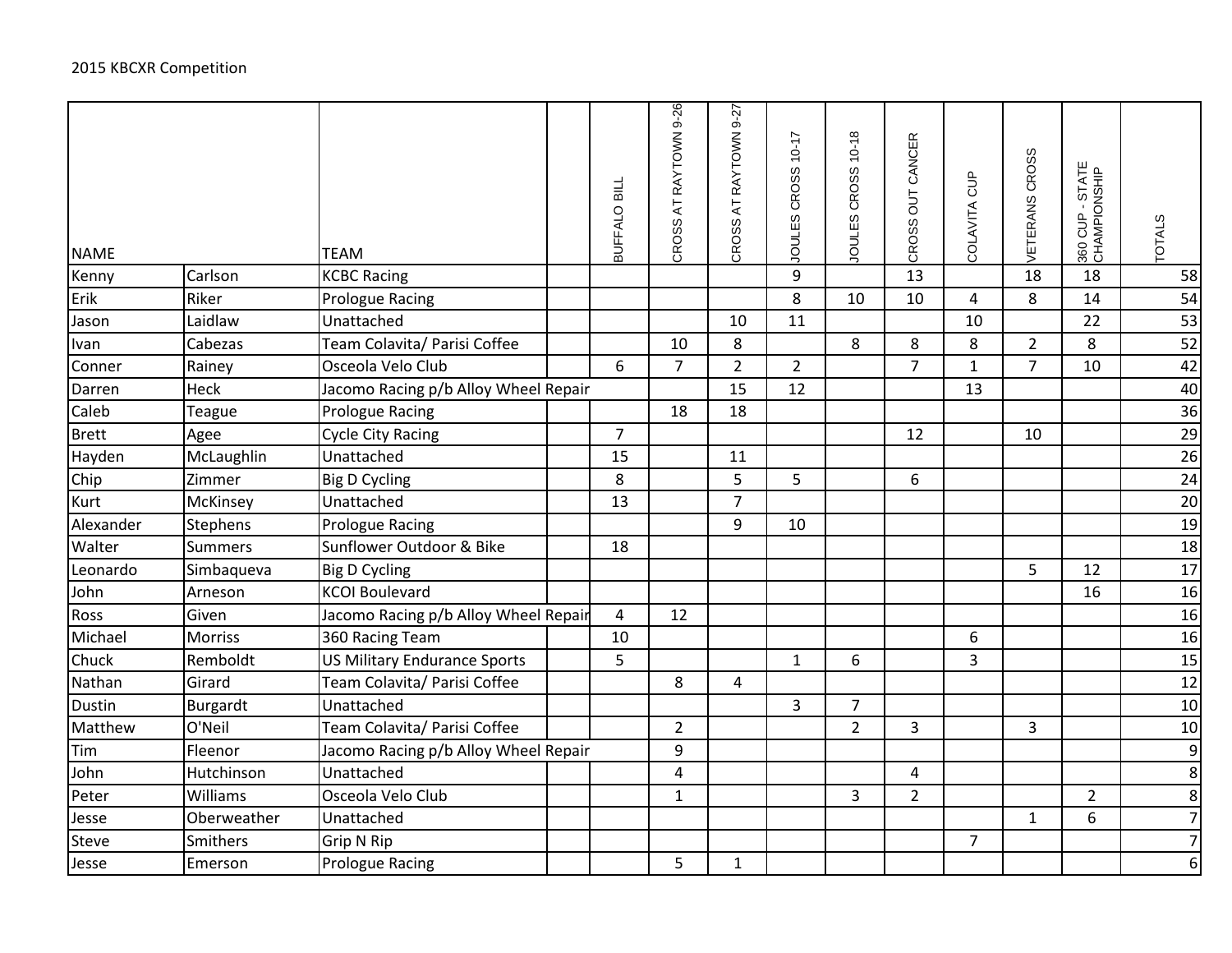| <b>NAME</b> |           | <b>TEAM</b>                          | BUFFALO BILL | RAYTOWN 9-26<br>$\overline{A}$<br>CROSS | $9 - 27$<br><b>RAYTOWN</b><br>$\overline{A}$<br>CROSS | $10 - 17$<br><b>CROSS</b><br>w<br>JOULES | $10 - 18$<br>CROSS<br>w<br><b>JOULE!</b> | CANCER<br>5 <sub>o</sub><br>CROSS | 음<br>5<br>COLAVITA | <b>CROSS</b><br><b><i>JETERANS</i></b> | 360 CUP - STATE<br>CHAMPIONSHIP | ഗ<br>TOTAL!    |
|-------------|-----------|--------------------------------------|--------------|-----------------------------------------|-------------------------------------------------------|------------------------------------------|------------------------------------------|-----------------------------------|--------------------|----------------------------------------|---------------------------------|----------------|
| Samuel      | Hess      | <b>Big D Cycling</b>                 |              | 6                                       |                                                       |                                          |                                          |                                   |                    |                                        |                                 | 6              |
| Kurt        | Wilson    | <b>KCBC Racing</b>                   |              |                                         |                                                       |                                          |                                          |                                   |                    | 6                                      |                                 | 6              |
| David       | Corwin    | <b>Bicycle Shack Racing</b>          |              |                                         |                                                       |                                          | 5                                        |                                   |                    |                                        |                                 | 5              |
| Bob         | Kimbrough | <b>KCOI Boulevard</b>                |              |                                         |                                                       |                                          |                                          |                                   | 5.                 |                                        |                                 | $\overline{5}$ |
| Shawn       | Knight    | <b>KCBC Racing</b>                   |              |                                         |                                                       |                                          |                                          | 5                                 |                    |                                        |                                 | 5 <sub>l</sub> |
| Raymond     | Farrens   | Team Colavita/ Parisi Coffee         |              |                                         |                                                       |                                          |                                          |                                   |                    |                                        | 4                               | $\overline{a}$ |
| Joseph      | Shepherd  | Jacomo Racing p/b Alloy Wheel Repair |              |                                         |                                                       | 4                                        |                                          |                                   |                    |                                        |                                 | $\overline{a}$ |
| Matthew     | Steele    | Unattached                           |              |                                         |                                                       |                                          |                                          |                                   |                    | 4                                      |                                 | $\overline{a}$ |
| John        | Vansooy   | Unattached                           |              |                                         |                                                       |                                          | 4                                        |                                   |                    |                                        |                                 | $\overline{a}$ |
| Michael     | Bowman    | <b>Blue Mountain Velo</b>            | 3            |                                         |                                                       |                                          |                                          |                                   |                    |                                        |                                 | $\overline{3}$ |
| Lee         | LaMunyon  | IN-A-TUB Cycling Team KC             |              |                                         |                                                       |                                          |                                          |                                   | $\overline{2}$     |                                        |                                 | $\overline{2}$ |
| Matt        | Elder     | <b>Big Orange Cycling</b>            | 1            |                                         |                                                       |                                          |                                          |                                   |                    |                                        |                                 |                |
| Keith       | Skillman  | <b>GP Velotek</b>                    |              |                                         |                                                       |                                          |                                          |                                   |                    |                                        |                                 |                |

# WOMEN'S CATEGORY 1/2/3

| Katherine | Strempke        | JET Cycling                      |    | 18 | 18 | 18 | 18 | 18 | 15 | 18 | 36 | 159 |
|-----------|-----------------|----------------------------------|----|----|----|----|----|----|----|----|----|-----|
| Amy       | Borkowski       | <b>Women's Free State Racing</b> | 18 |    |    | 15 | 15 | 15 | 18 | 15 | 30 | 126 |
| Allison   | Adams           | 360 Racing                       | 15 | 15 | 15 | 13 |    | 13 | 13 |    | 26 | 110 |
| Rochelle  | Schleicher      | Women's Free State Racing        | 13 |    |    | 12 | 12 |    | 11 | 13 |    | 61  |
| Julie     | Higgins         | Women's Free State Racing        | 12 |    |    |    |    |    | 10 | 12 | 24 | 58  |
| Karen     | Pritchard       | 360 Racing                       |    | 13 |    |    |    |    | 12 |    |    | 25  |
| Renae     | Weaver          | <b>Women's Free State Racing</b> |    |    |    |    | 13 |    |    |    |    | 13  |
| ALaina    | <b>Beckwith</b> | Team Colavita/ Parisi Coffee     |    |    |    |    |    | 12 |    |    |    | 12  |
| Donna     | <b>Stevens</b>  | Localcycling.com                 |    | 12 |    |    |    |    |    |    |    | 12  |
| Lynn      | Wilson          | Midwest Cycling Community NE     |    |    |    |    |    |    |    | 11 |    | 11  |
| Jenny     | Wise            | <b>KCOI Boulevard</b>            |    |    |    |    |    |    |    | 10 |    | 10  |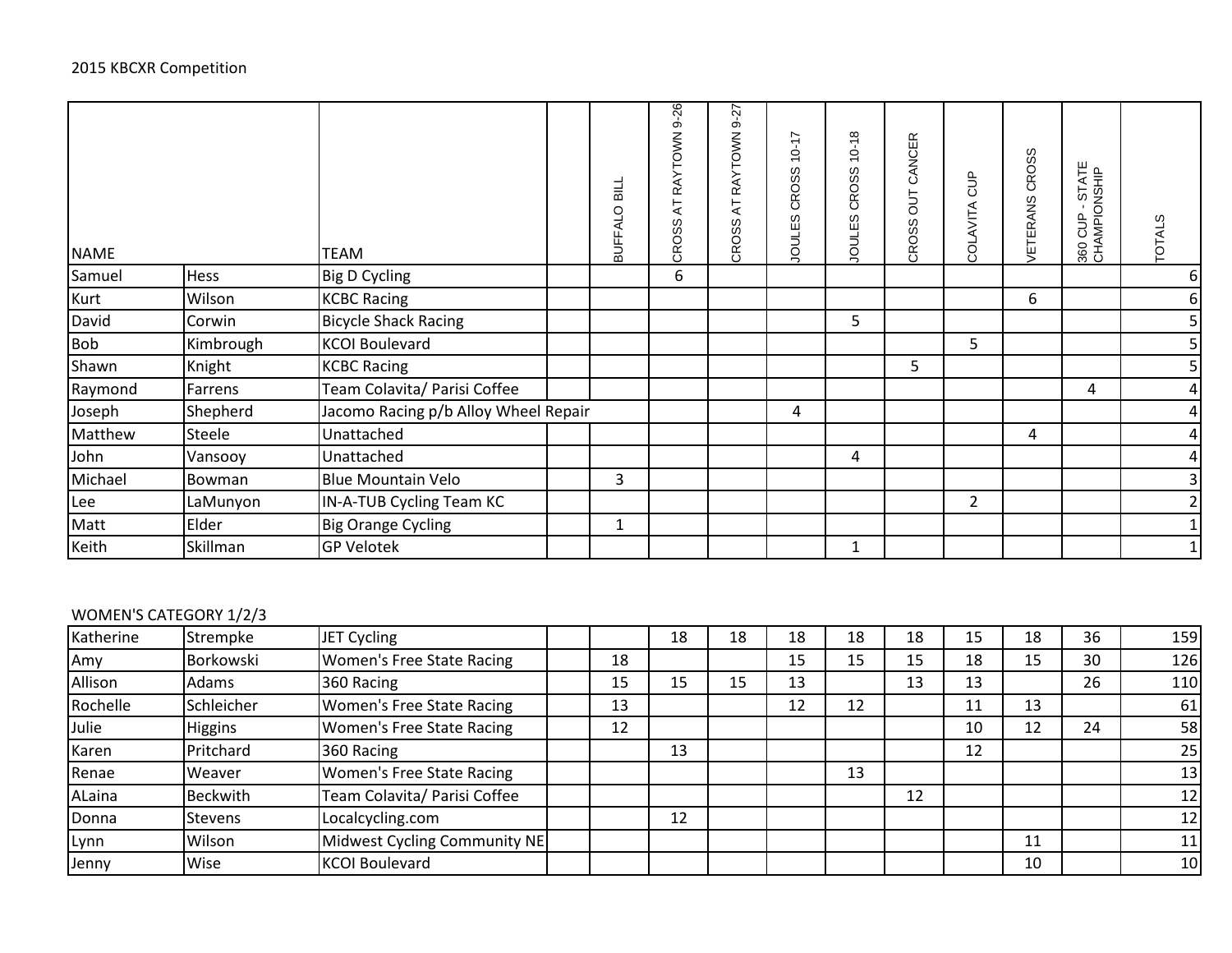# 2015 KBCXR Competition

| <b>NAME</b> | <b>TEAM</b> | -<br>ᆱ<br>$\circ$<br>╭<br>ட<br>ட<br>-<br>- | $\circ$<br>$\sim$<br>တ<br>⇁<br>$\sim$<br>ட<br>⊢<br>◢<br>w<br>Ò,<br>∽<br>ັ<br>$\tilde{\phantom{a}}$ | ∼<br>$\alpha$<br>တ<br>-<br>_<br>$\sim$<br>ட<br>⊢<br>ω<br>ഗ<br>〜<br>$\tilde{\phantom{a}}$<br>ட | $\sim$<br>$\overline{\phantom{0}}$<br>$\circ$<br>$\overline{\phantom{0}}$<br>ၯ<br>w<br>≃<br>$\sim$<br>ັ<br>w<br>ш<br>-<br>–<br>∽ | $\infty$<br>-<br>$\circ$<br>$\overline{\phantom{0}}$<br>w<br>ഗ<br>∽<br>◡<br>$\tilde{\phantom{0}}$<br>ட<br>$\overline{\phantom{a}}$<br>◡<br>ၯ<br>ш<br>-<br>-<br>-<br>$\overline{\phantom{0}}$<br>◡ | $\alpha$<br>ш<br>J<br>⇒<br><u>_</u><br>Ő<br>-<br>∽<br>U<br>ၯ<br>U.<br>◡<br>$\tilde{\phantom{a}}$ | . .<br>Ō | ഗ<br>ഗ<br>$\overline{\phantom{a}}$<br>U<br>ၯ<br>ட<br>ш<br>$\mathbf{H}$ | ш<br>ー<br>$\overline{\phantom{a}}$<br>-<br>55 S<br>∽<br>-<br>-<br>--<br>_<br>-<br>≤ ن<br>8 | ၯ |
|-------------|-------------|--------------------------------------------|----------------------------------------------------------------------------------------------------|-----------------------------------------------------------------------------------------------|----------------------------------------------------------------------------------------------------------------------------------|---------------------------------------------------------------------------------------------------------------------------------------------------------------------------------------------------|--------------------------------------------------------------------------------------------------|----------|------------------------------------------------------------------------|--------------------------------------------------------------------------------------------|---|
|             |             | മ                                          | ö                                                                                                  | $\circ$                                                                                       |                                                                                                                                  | -                                                                                                                                                                                                 | $\overline{\phantom{a}}$<br>Ō                                                                    | ⊾.       |                                                                        | က C                                                                                        |   |

### WOMEN'S CATEGORY 4

| Erin         | <b>Shaffer</b>                | Team Colavita/ Parisi Coffee                     | 18 |    | 18 | 15 | 18 | 18 | 18 | 18 | 30 | 153 |
|--------------|-------------------------------|--------------------------------------------------|----|----|----|----|----|----|----|----|----|-----|
| Amy          | VanNieuwenhuyse Big D Cycling |                                                  | 15 | 15 | 13 | 12 | 12 | 11 | 13 | 15 | 26 | 132 |
| Sarah        | Kramer                        | Blue River Bicycle Club                          |    |    |    | 10 | 9  | 8  | 12 | 13 | 24 | 76  |
| Christy      | Huntington                    | <b>KCOI Boulevard</b>                            |    | 13 |    |    | 11 | 10 |    |    | 22 | 56  |
| Dawn Marie   | <b>Hargis</b>                 | Unattached                                       |    |    |    |    |    |    | 11 |    | 20 | 31  |
| Alyson       | Green                         | Unattached                                       |    |    | 12 | 13 | 13 |    |    |    |    | 38  |
| Lynn         | Wilson                        | Midwest Cycling Community NE                     |    | 18 |    |    |    | 15 |    |    |    | 33  |
| Carly        | Teater                        | Women's Free State Racing                        | 11 |    |    | 9  | 10 |    |    |    |    | 30  |
| Victoria     | <b>Brocket</b>                | <b>Ethos Racing</b>                              |    |    |    |    | 15 | 13 |    |    |    | 28  |
| Julie Ann    | Pedalino                      | Unattached                                       |    | 12 | 15 |    |    |    |    |    |    | 27  |
| Kelly        | Skinner                       | Midwest Cycling Trek Stores Women's Cycling Team |    |    |    | 18 |    |    |    |    |    | 18  |
| Joan         | Radakovich                    | Localcycling.com                                 |    |    |    |    |    |    | 15 |    |    | 15  |
| <b>Tracy</b> | Davis                         | Tender Belly/Oskar Blues Cyclocross              |    |    |    |    |    |    |    | 12 |    | 12  |
| Lisa         | Doane                         | Big D Cycling                                    | 12 |    |    |    |    |    |    |    |    | 12  |
| Connie       | Henning                       | Localcycling.com                                 |    |    |    |    |    | 12 |    |    |    | 12  |
| Anne         | van Heuven                    | Tender Belly/Oskar Blues Cyclocross              |    |    |    |    |    |    |    | 11 |    | 11  |
| Alyssa       | Farrens                       | Unattached                                       |    |    |    |    |    |    |    | 10 |    | 10  |

### MEN'S MASTERS 40-49

| Patrick     | `rrick<br>◡     | <b>KCOI Boulevard</b>                | ∸         | $\sim$<br>ᅩ  | ᅩ            | 1 ດ<br>⌒<br>∸ | <b>10</b><br>ŦΟ               | . .<br>-- | 0 ו<br>⊥a | 26           | 138 |
|-------------|-----------------|--------------------------------------|-----------|--------------|--------------|---------------|-------------------------------|-----------|-----------|--------------|-----|
| <b>Paul</b> | <b>Aldeguer</b> | <b>Big D Cycling</b>                 | ໍາ<br>∸   | $\sim$<br>∸∸ | $\sim$<br>ᅩJ |               | $\overline{\phantom{0}}$<br>ᅩ | ∸∸        | --        | $\sim$<br>__ | 102 |
| Rick        | <b>Moselev</b>  | 360 Racing                           | 1 ດ<br>⊥໐ | 18           | 18           |               |                               | 1 O<br>TΟ |           | 30           | 102 |
| Damian      | l Almanza       | Town C<br><b>Cycling Team</b><br>Cow | --        | <b>__</b>    | 10           |               | ᆠ                             | --        | --        | 20           | 88  |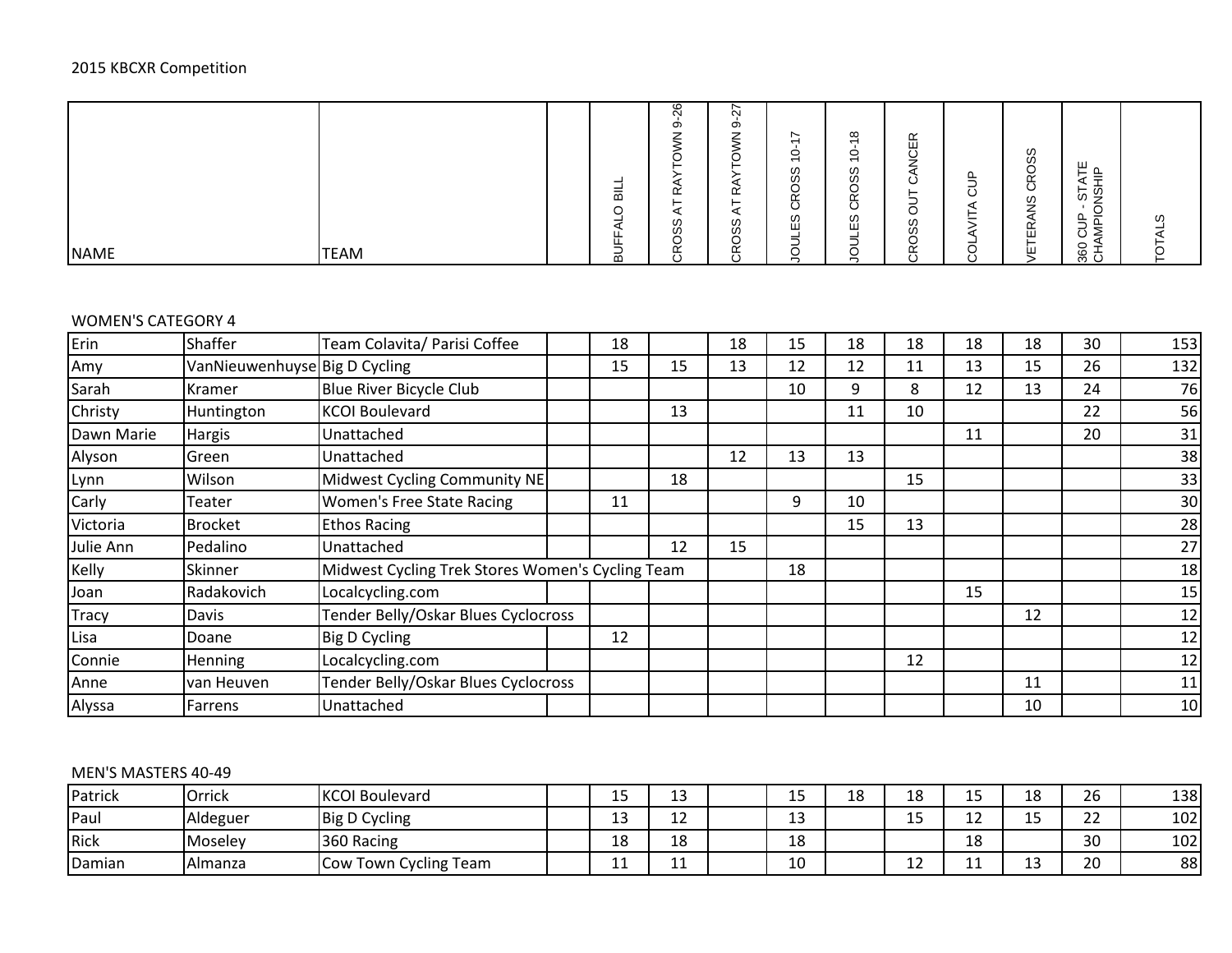| <b>NAME</b> |                 | <b>TEAM</b>                          | BUFFALO BILL | CROSS AT RAYTOWN 9-26 | CROSS AT RAYTOWN 9-27 | JOULES CROSS 10-17 | JOULES CROSS 10-18 | CROSS OUT CANCER | COLAVITA CUP   | VETERANS CROSS | 360 CUP - STATE<br>CHAMPIONSHIP | <b>TOTALS</b> |
|-------------|-----------------|--------------------------------------|--------------|-----------------------|-----------------------|--------------------|--------------------|------------------|----------------|----------------|---------------------------------|---------------|
| Eric        | <b>Burch</b>    | <b>KCOI Boulevard</b>                | 9            |                       | 13                    | 11                 | 13                 |                  | 8              | 12             | 12                              | 78            |
| Douglas     | Stone           | Cow Town Cycling Team                |              |                       | 18                    |                    |                    | 13               | 13             |                | 24                              | 68            |
| Josh        | Taylor          | Slimenundgrossen                     |              |                       | 15                    | 9                  | 12                 |                  | 9              |                | 6                               | 51            |
| Brian       | Jensen          | <b>TradeWind Energy Cycling Team</b> |              |                       |                       |                    |                    |                  |                |                | 36                              | 36            |
| Tony        | Sherman         | <b>Prologue Racing</b>               |              |                       |                       |                    | 9                  |                  |                | 11             | 16                              | 36            |
| Andrew      | Olson           | Townie Syndicate                     |              |                       | 12                    | 12                 |                    | 10               |                |                |                                 | 34            |
| <b>JP</b>   | <b>Brocket</b>  | <b>Kuat Racks Racing</b>             |              | 15                    |                       |                    | 15                 |                  |                |                |                                 | 30            |
| Patrick     | Angell          | Unattached                           | 6            | 6                     |                       |                    | 8                  | $\overline{7}$   |                |                | $\overline{2}$                  | 29            |
| Chris       | <b>Ellis</b>    | Unattached                           |              |                       |                       |                    |                    | 9                | 10             |                | 8                               | 27            |
| Vincent     | Delaughder      | Team Colavita/ Parisi Coffee         |              |                       |                       |                    |                    | 11               |                |                | 14                              | 25            |
| Jason       | Gaikowski       | 360 Racing                           |              | 5                     | 10                    |                    |                    |                  | $\overline{2}$ | $\overline{7}$ |                                 | 24            |
| Mark        | Horn            | <b>KCBC Racing</b>                   |              |                       |                       |                    |                    | 5                |                |                | 18                              | 23            |
| Jason       | Rew             | Jacomo Racing p/b Alloy Wheel Repair | 12           | 8                     |                       |                    |                    |                  |                |                |                                 | 20            |
| Prayuth     | Sirasudhi       | <b>Our Racing Team</b>               | 10           | 10                    |                       |                    |                    |                  |                |                |                                 | $20\,$        |
| John        | Williams        | Team Colavita/ Parisi Coffee         |              | 9                     | 11                    |                    |                    |                  |                |                |                                 | 20            |
| Scott       | Stevens         | Midwest Cycling Trek Stores of KC    |              |                       |                       | $\overline{7}$     | 11                 |                  |                |                |                                 | 18            |
| Jack        | Mason           | 360 Racing Team                      |              |                       |                       |                    |                    |                  | $\overline{7}$ | 9              |                                 | 16            |
| Chris       | Kline           | Unattached                           | 4            |                       |                       |                    | 4                  | 3                |                | 4              |                                 | 15            |
| Eric        | Howser          | <b>KCOI Boulevard</b>                | 5            |                       |                       |                    |                    | $\overline{2}$   | 1              | 6              |                                 | 14            |
| Wes         | Watkins         | 360 Racing                           |              |                       |                       |                    |                    |                  | 6              | 8              |                                 | 14            |
| Richard     | <b>Barrett</b>  | <b>GP Velotek</b>                    |              |                       |                       | 8                  |                    |                  | 5              |                |                                 | 13            |
| Matthew     | Dutcher         | 360 Racing                           |              | $\overline{7}$        |                       | 6                  |                    |                  |                |                |                                 | 13            |
| Gary        | <b>Mapes</b>    | <b>Team Go! Racing</b>               |              |                       |                       | 5                  | $\overline{7}$     |                  |                |                |                                 | 12            |
| Shane       | Jones           | <b>Big D Cycling</b>                 |              |                       |                       |                    | 6                  |                  |                | 5              |                                 | 11            |
| Scott       | <b>Dreiling</b> | <b>KCOI Boulevard</b>                |              |                       |                       |                    |                    |                  |                |                | 10                              | 10            |
| Matthew     | Gilhousen       | <b>TradeWind Energy Cycling Team</b> |              |                       |                       |                    | 10                 |                  |                |                |                                 | 10            |
| Kurt        | Wilson          | <b>KCBC Racing</b>                   |              |                       |                       |                    |                    |                  |                | 10             |                                 | 10            |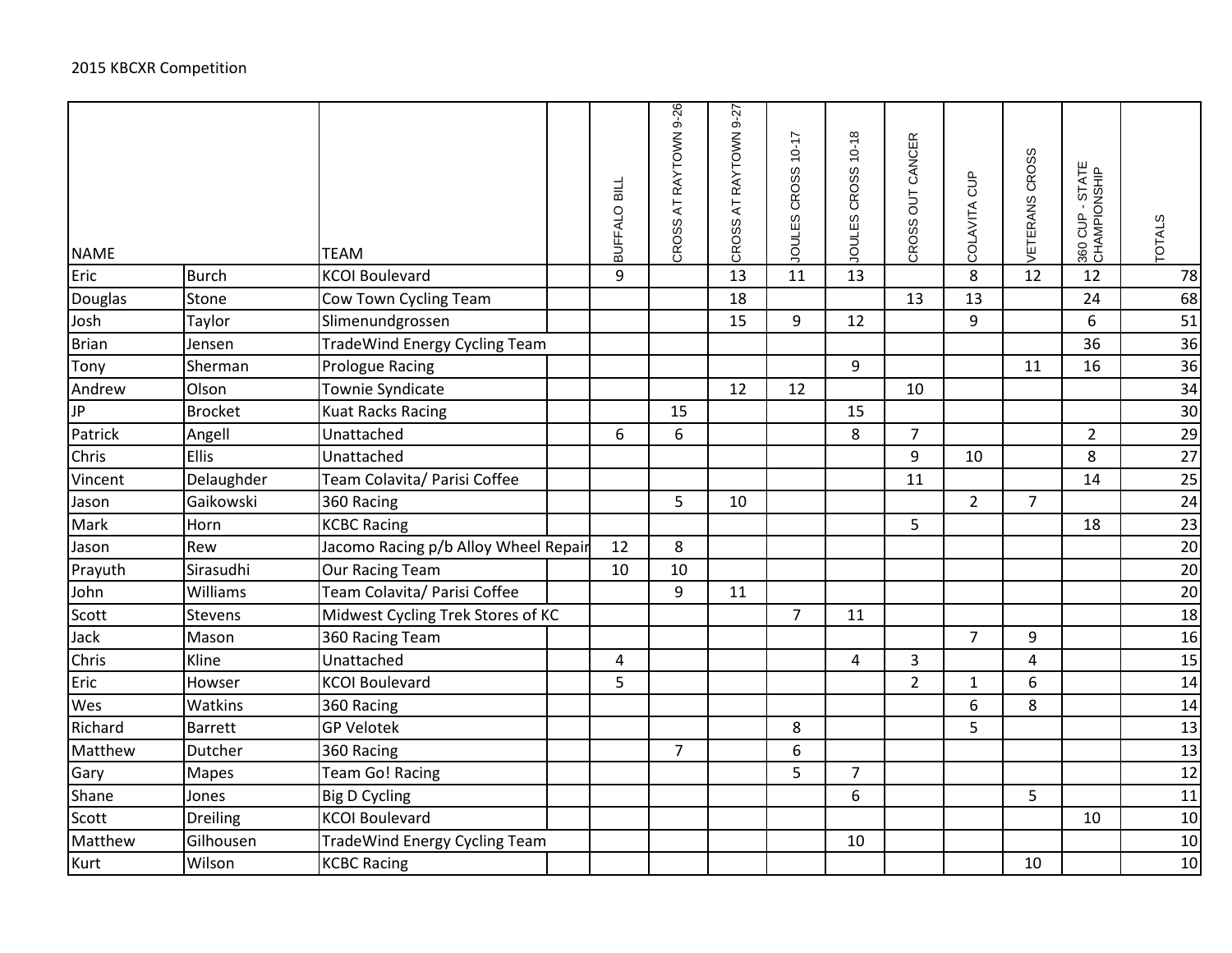| <b>NAME</b> |                               | <b>TEAM</b>                  | BUFFALO BILL   | RAYTOWN 9-26<br>$\overline{\mathsf{A}}$<br><b>CROSS</b> | RAYTOWN 9-27<br>$\overline{A}$<br>CROSS | $10 - 17$<br><b>CROSS</b><br>JOULES | $10 - 18$<br><b>CROSS</b><br>JOULES | CANCER<br>5D<br><b>CROSS</b> | <b>SO</b><br>COLAVITA | <b>CROSS</b><br><b>/ETERANS</b> | 360 CUP - STATE<br>CHAMPIONSHIP | <b>TOTALS</b>           |
|-------------|-------------------------------|------------------------------|----------------|---------------------------------------------------------|-----------------------------------------|-------------------------------------|-------------------------------------|------------------------------|-----------------------|---------------------------------|---------------------------------|-------------------------|
| Shawn       | Knight                        | <b>KCBC Racing</b>           |                |                                                         |                                         |                                     |                                     | 8                            |                       |                                 |                                 | 8                       |
| Leonardo    | Simbaqueva                    | <b>Big D Cycling</b>         |                | 1                                                       |                                         | 3                                   |                                     |                              | 4                     |                                 |                                 | $\bf 8$                 |
| Adam        | Spears                        | <b>Matrix Cycling Club</b>   | $\overline{7}$ |                                                         |                                         |                                     |                                     |                              |                       |                                 |                                 | $\overline{7}$          |
| Richard     | Hu                            | MidwestVelo                  |                |                                                         |                                         |                                     |                                     | 6                            |                       |                                 |                                 | 6                       |
| Matthew     | Morgan                        | Unattached                   |                |                                                         |                                         |                                     | 5                                   |                              |                       |                                 |                                 | 5 <sup>1</sup>          |
| Gabe        | Hoelscher                     | Slimenundgrossen             |                |                                                         |                                         |                                     |                                     | 4                            |                       |                                 |                                 | $\overline{a}$          |
| John        | Hutchinson                    | Unattached                   |                |                                                         |                                         | 4                                   |                                     |                              |                       |                                 |                                 | $\overline{4}$          |
| Jonathan    | Sink                          | Team Colavita/ Parisi Coffee |                | 4                                                       |                                         |                                     |                                     |                              |                       |                                 |                                 | $\overline{a}$          |
| Steve       | VanNieuwenhuyse Big D Cycling |                              |                |                                                         |                                         |                                     |                                     |                              |                       |                                 | 4                               | $\overline{a}$          |
| Jeremy      | Crocker                       | Grip N Rip                   |                |                                                         |                                         |                                     |                                     |                              | 3                     |                                 |                                 | 3                       |
| David       | Wathen                        | Cow Town Cycling Team        |                | 3                                                       |                                         |                                     |                                     |                              |                       |                                 |                                 | $\overline{\mathbf{3}}$ |
| Daniel      | Hooks                         | Team Colavita/ Parisi Coffee |                |                                                         |                                         | $\overline{2}$                      |                                     |                              |                       |                                 |                                 | $\overline{2}$          |

### MEN'S MASTERS 50-59

| James    | Clevenger       | Big D Cycling                     | 15 | 15 | 15 | 18 | 15 | 15 | 15 | 13 | 36 | 157 |
|----------|-----------------|-----------------------------------|----|----|----|----|----|----|----|----|----|-----|
| Stephen  | Songer          | 360 Racing                        | 18 | 18 | 18 | 15 | 18 | 18 | 18 | 18 |    | 141 |
| Doug     | Campbell        | Raging Bull Racing                |    | 12 | 13 | 12 | 11 | 12 | 12 | 12 | 22 | 106 |
| Chip     | Zimmer          | <b>Big D Cycling</b>              | 12 | 9  | 8  | 11 | 9  | 9  | 10 | 11 | 20 | 99  |
| Paul     | Fancher         | <b>Big D Cycling</b>              |    | 13 | 12 |    | 12 | 13 |    | 15 | 26 | 91  |
| Jennifer | Herrell-Rhoades | Midwest Cycling Trek Stores of KC | 13 | 8  | 9  | 9  | ⇁  |    | 8  |    | 14 | 75  |
| Brian    | Duff            | 360 Racing                        | 11 | 10 | 10 |    | 8  |    | 9  | 8  | 18 | 74  |
| Greg     | Vaught          | <b>Big D Cycling</b>              |    | 11 | 11 | 10 | 10 | 11 | 11 |    |    | 64  |
| Jeffrey  | Unruh           | Slimenundgrossen                  |    |    |    | 13 | 13 |    | 13 |    | 24 | 63  |
| David    | Romisch         | <b>GP Velotek</b>                 | 9  | 4  |    | 8  | 6  |    |    | 9  | 12 | 55  |
| Robert   | Ades            | Localcycling.com                  | 6  |    | 6  |    |    | 4  | 6  |    | 6  | 34  |
| Tim      | Bergman         | Localcycling.com                  | 10 | 6  |    |    |    |    |    | 4  | 10 | 30  |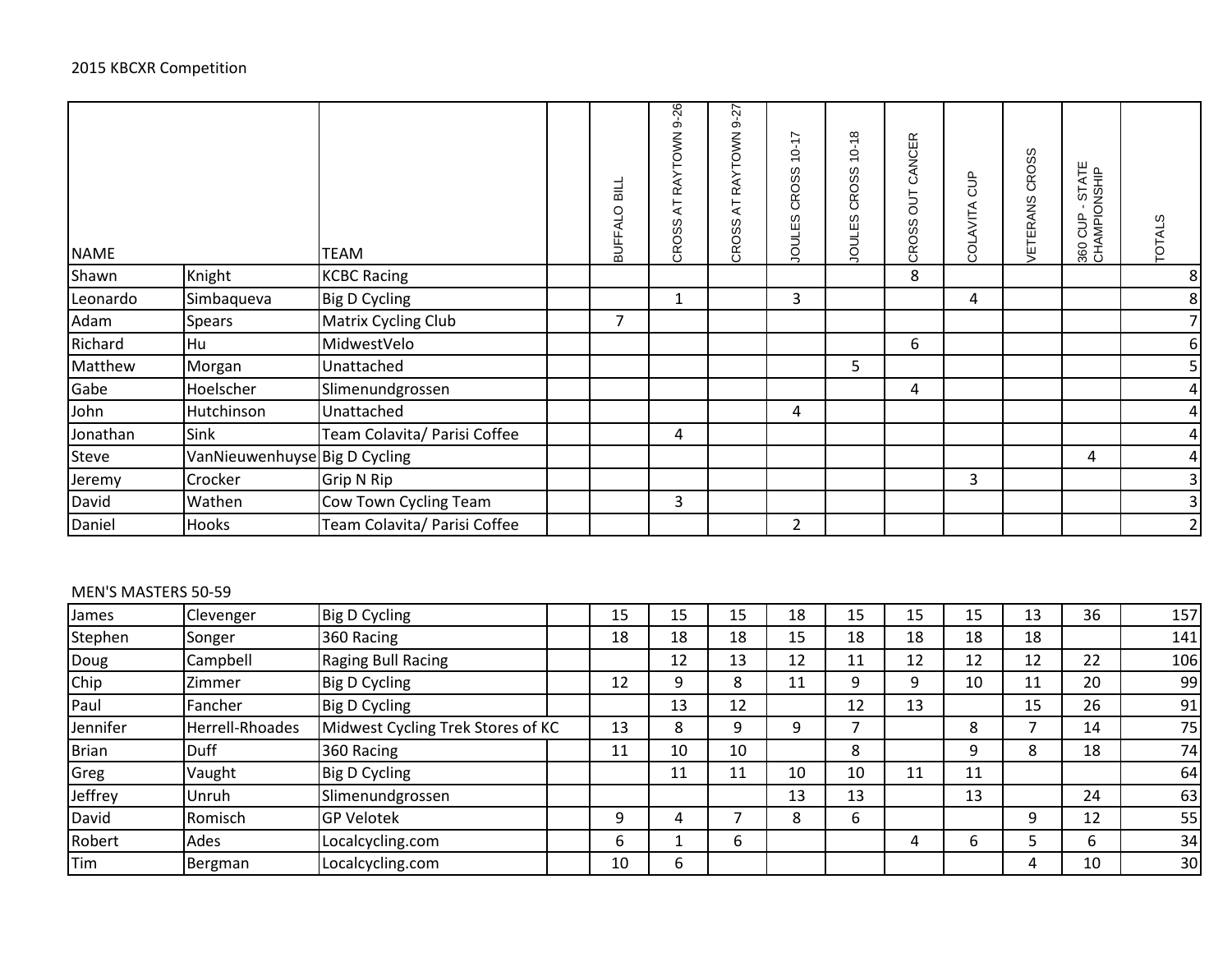| <b>NAME</b>  |                | <b>TEAM</b>                          | BUFFALO BILL            | CROSS AT RAYTOWN 9-26 | CROSS AT RAYTOWN 9-27 | JOULES CROSS 10-17 | JOULES CROSS 10-18 | CROSS OUT CANCER | COLAVITA CUP   | VETERANS CROSS | 360 CUP - STATE<br>CHAMPIONSHIP | <b>TOTALS</b>    |
|--------------|----------------|--------------------------------------|-------------------------|-----------------------|-----------------------|--------------------|--------------------|------------------|----------------|----------------|---------------------------------|------------------|
| Roger        | Williams       | Team Go! Racing                      |                         |                       |                       |                    |                    |                  |                |                | 30                              | 30               |
| James        | Shiflett       | 360 Racing                           |                         |                       |                       |                    |                    |                  |                | 10             | 16                              | 26               |
| Tim          | <b>Black</b>   | Localcycling.com                     |                         | $\overline{3}$        |                       | $\overline{7}$     |                    |                  | 5              |                | 8                               | 23               |
| Brian        | Williams       | Slimenundgrossen                     |                         | $\overline{7}$        |                       |                    |                    | 8                | $\overline{7}$ |                |                                 | 22               |
| Erik         | Riker          | <b>Prologue Racing</b>               | 8                       | 5                     |                       |                    |                    |                  |                | 6              |                                 | 19               |
| Jon          | Parker         | <b>KCOI Boulevard</b>                |                         |                       | 5                     |                    | $\overline{4}$     | $\overline{2}$   | $\overline{3}$ | 3              |                                 | 17               |
| David        | Mathews        | <b>KCBC Racing</b>                   |                         | $\overline{2}$        |                       | 5                  |                    | $\overline{7}$   |                |                | $\overline{2}$                  | 16               |
| Michael      | <b>Berning</b> | <b>KCOI Boulevard</b>                |                         |                       | 4                     |                    | 5                  |                  | 4              |                |                                 | 13               |
| John         | Pahlmann       | Unattached                           |                         |                       |                       |                    |                    | 10               |                |                |                                 | 10               |
| John         | Vansooy        | Unattached                           | $\overline{\mathbf{4}}$ |                       |                       | $\overline{3}$     | $\overline{3}$     |                  |                |                |                                 | 10               |
| Tim          | Thompson       | Prologue Racing                      | $\overline{7}$          | $\mathbf{1}$          |                       |                    |                    |                  |                |                |                                 | $\boldsymbol{8}$ |
| Ben          | Christian      | <b>Big D Cycling</b>                 |                         |                       |                       | 6                  |                    |                  |                |                |                                 | $6 \mid$         |
| <b>Steve</b> | Smithers       | Grip N Rip                           |                         |                       |                       |                    |                    | 6                |                |                |                                 | $6 \mid$         |
| David        | Corwin         | <b>Bicycle Shack Racing</b>          |                         |                       |                       |                    |                    | 5                |                |                |                                 | $\mathbf{5}$     |
| Jesse        | Miguel         | Localcycling.com                     |                         |                       | $\overline{3}$        | $\overline{2}$     |                    |                  |                |                |                                 | $\vert$          |
| Stephen      | Whalen         | <b>Big D Cycling</b>                 | 5                       |                       |                       |                    |                    |                  |                |                |                                 | $\overline{5}$   |
| Keith        | Walberg        | <b>Fischer Plumbing Cycling Team</b> |                         |                       |                       | 4                  |                    |                  |                |                |                                 | $\vert 4 \vert$  |
| Samuel       | Swearngin      | Localcycling.com                     |                         |                       |                       |                    |                    | 3                |                |                |                                 | $\overline{3}$   |
| <b>Terry</b> | <b>Higgins</b> | 360 Racing                           |                         |                       |                       |                    |                    |                  |                | $\overline{2}$ |                                 | $\mathbf{2}$     |
| Lyle         | Riedy          | 360 Racing                           |                         |                       |                       |                    |                    |                  | $\overline{2}$ |                |                                 | $\overline{2}$   |
| Ronald       | Evans          | Unattached                           |                         |                       |                       |                    |                    |                  |                | $\mathbf{1}$   |                                 | $1\overline{)}$  |
| Samuel       | <b>Hess</b>    | <b>Big D Cycling</b>                 |                         |                       |                       |                    |                    |                  | $\mathbf{1}$   |                |                                 | $1\overline{)}$  |

# MEN'S MASTERS 60-64

| D Douglas | l Long              | 360 Racing |           | - -<br>-- | 18 | 10<br>ᅩ   | $\overline{\phantom{0}}$<br>∼<br>∸∽ |    | -- | 1 C<br>ᅩ | 36 | . .<br>---  |
|-----------|---------------------|------------|-----------|-----------|----|-----------|-------------------------------------|----|----|----------|----|-------------|
| Harold    | リヘrレヘr<br>יש<br>. . | 360 Racing | 1 ດ<br>ΤQ | 10<br>ΙŌ  |    | . .<br>-- |                                     | ∸∽ | -- | --       | 30 | ומרי<br>--- |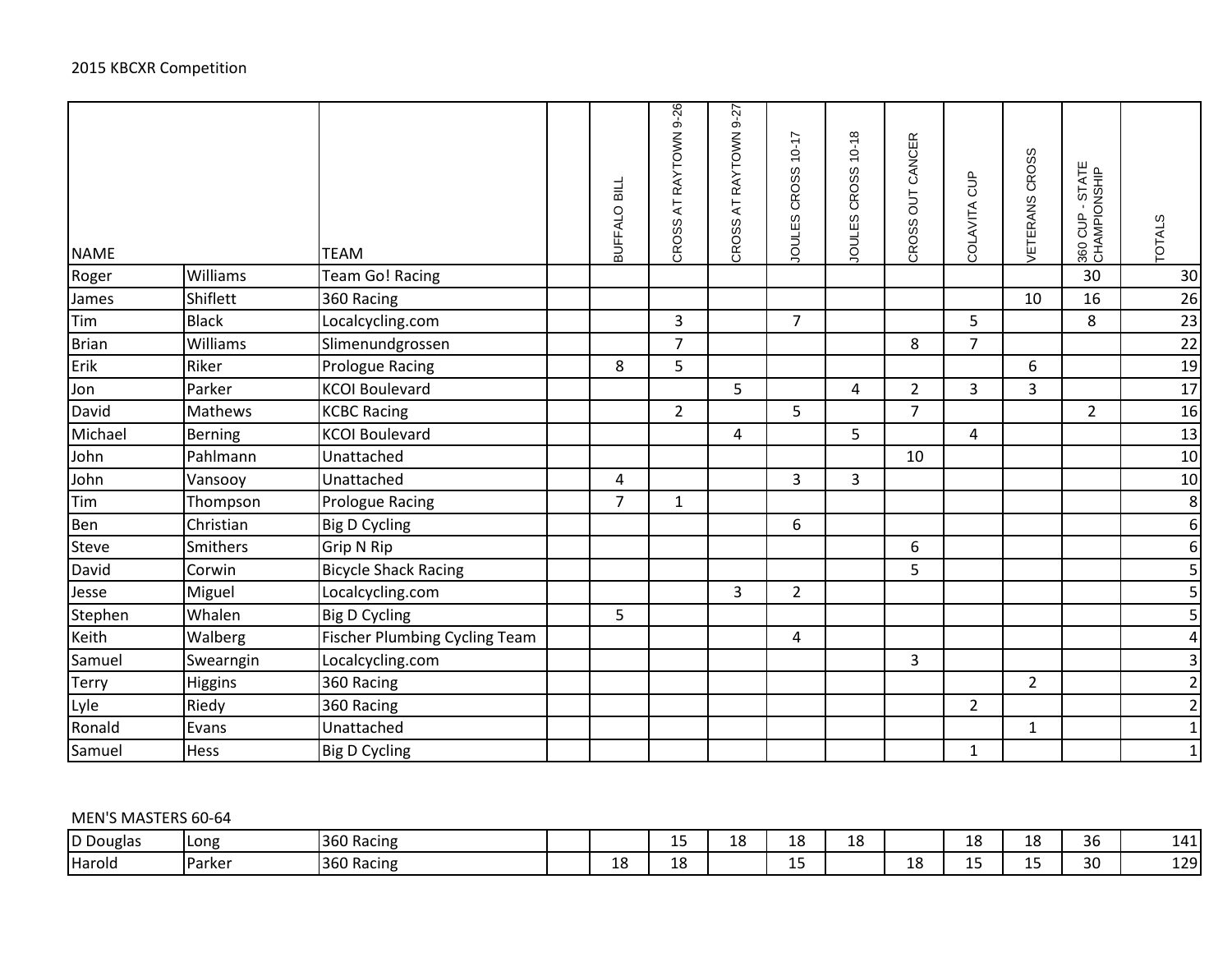| <b>NAME</b> |          | TEAM                            | $\equiv$<br>$\circ$<br>FAL<br>$rac{1}{2}$ | -26<br>တ်<br>TOWN:<br>RAY<br>국<br><b>CROSS</b> | 27<br>တ်<br><b>RAYTOWN</b><br>K<br>CROSS | $\sim$<br>$\overline{\phantom{0}}$<br>$\circ$<br>$\overline{\phantom{0}}$<br><b>CROSS</b><br>w<br>ш<br><b>UOL</b> | $\infty$<br>$\overline{\phantom{0}}$<br>$\circ$<br>$\overline{\phantom{0}}$<br><b>CROSS</b><br>w<br>ш<br>mo<br>S | ANCER<br>ن<br>5<br><b>CROSS</b> | å<br>⋖<br>ξ<br>g | CROSS<br>SS<br>Ψ | 360 CUP - STATE<br>CHAMPIONSHIP | w<br>ē |
|-------------|----------|---------------------------------|-------------------------------------------|------------------------------------------------|------------------------------------------|-------------------------------------------------------------------------------------------------------------------|------------------------------------------------------------------------------------------------------------------|---------------------------------|------------------|------------------|---------------------------------|--------|
| Paul        | Engler   | <b>GP Velotek</b>               | 12                                        | 10                                             | 13                                       | 13                                                                                                                | 15                                                                                                               | 13                              | 13               | 12               | 24                              | 125    |
| Larry       | Jones    | <b>Cycle City Racing</b>        | 13                                        | 13                                             |                                          |                                                                                                                   |                                                                                                                  |                                 |                  | 13               | 26                              | 65     |
| John        | Wentling | Midwest Masters Cycling Team-KS | 15                                        | 11                                             | 15                                       |                                                                                                                   |                                                                                                                  |                                 |                  |                  |                                 | 41     |
| Robert      | Neuman   | Team Dayton Bicycling           |                                           |                                                |                                          |                                                                                                                   |                                                                                                                  | 15                              |                  |                  |                                 | 15     |
| Dale        | Sargent  | <b>Kuat Racks Racing</b>        |                                           | 12                                             |                                          |                                                                                                                   |                                                                                                                  |                                 |                  |                  |                                 | 12     |
| Jay         | Raupp    | Big D Cycling                   |                                           |                                                |                                          |                                                                                                                   |                                                                                                                  |                                 |                  | 11               |                                 | 11     |

# MEN'S MASTERS 65+

| Steve          | Schweiker       | <b>Ethos Racing</b>  |    | 18 | 18 | 18  | 18            | 18           | 18      | 18           | 36 | 162 |
|----------------|-----------------|----------------------|----|----|----|-----|---------------|--------------|---------|--------------|----|-----|
| Reg            | Robertson       | Big D Cycling        | 18 |    |    | ب ک | $\sim$ $\sim$ | $\sim$<br>15 | 12<br>∸ | $\sim$<br>-- | 30 | 121 |
| William        | <b>Jennings</b> | <b>Big D Cycling</b> |    |    |    |     |               | 13           | $\sim$  | $\sim$<br>∸∸ | 24 | 62  |
| <b>Larry</b>   | Warkentine      | LOCO Cycling Inc     |    |    |    |     | 13            |              |         |              | 26 | 39  |
| <b>Charles</b> | Procner         | Localcycling.com     |    |    |    |     |               |              |         | 1つ<br>ᅩJ     |    | 13  |

### WOMEN'S MASTERS 40-49

| Karen    | Pritchard       | 360 Racing                          |    | 18 | 18 | 15 | 18 |    | 18 | 18 | 36 | 141 |
|----------|-----------------|-------------------------------------|----|----|----|----|----|----|----|----|----|-----|
| Tanya    | Hoffman Stevens | Midwest Cycling Trek Stores of KC   | 15 | 15 | 15 | 13 | 15 | 15 | 13 | 13 | 26 | 140 |
| Christy  | Ubelaker        | <b>KCOI Boulevard</b>               |    |    |    |    |    | 13 | 15 |    | 30 | 58  |
| Barbara  | <b>Wages</b>    | <b>KCOI Boulevard</b>               |    |    |    | 12 |    | 18 |    | 12 |    | 42  |
| Jennifer | Schwartz        | <b>Women's Free State Racing</b>    |    |    |    |    |    |    |    |    | 24 | 24  |
| Kelly    | Skinner         | Midwest Cycling Trek Stores Women's | 18 |    |    |    |    |    |    |    |    | 18  |
| Allison  | Adams           | 360 Racing                          |    |    |    | 18 |    |    |    |    |    | 18  |
| Lynn     | Wilson          | Midwest Cycling Community NE        |    |    |    |    |    |    |    | 15 |    | 15  |
| Tracy    | Davis           | Tender Belly/Oskar Blues Cyclocross |    |    |    |    |    |    |    | 11 |    | 11  |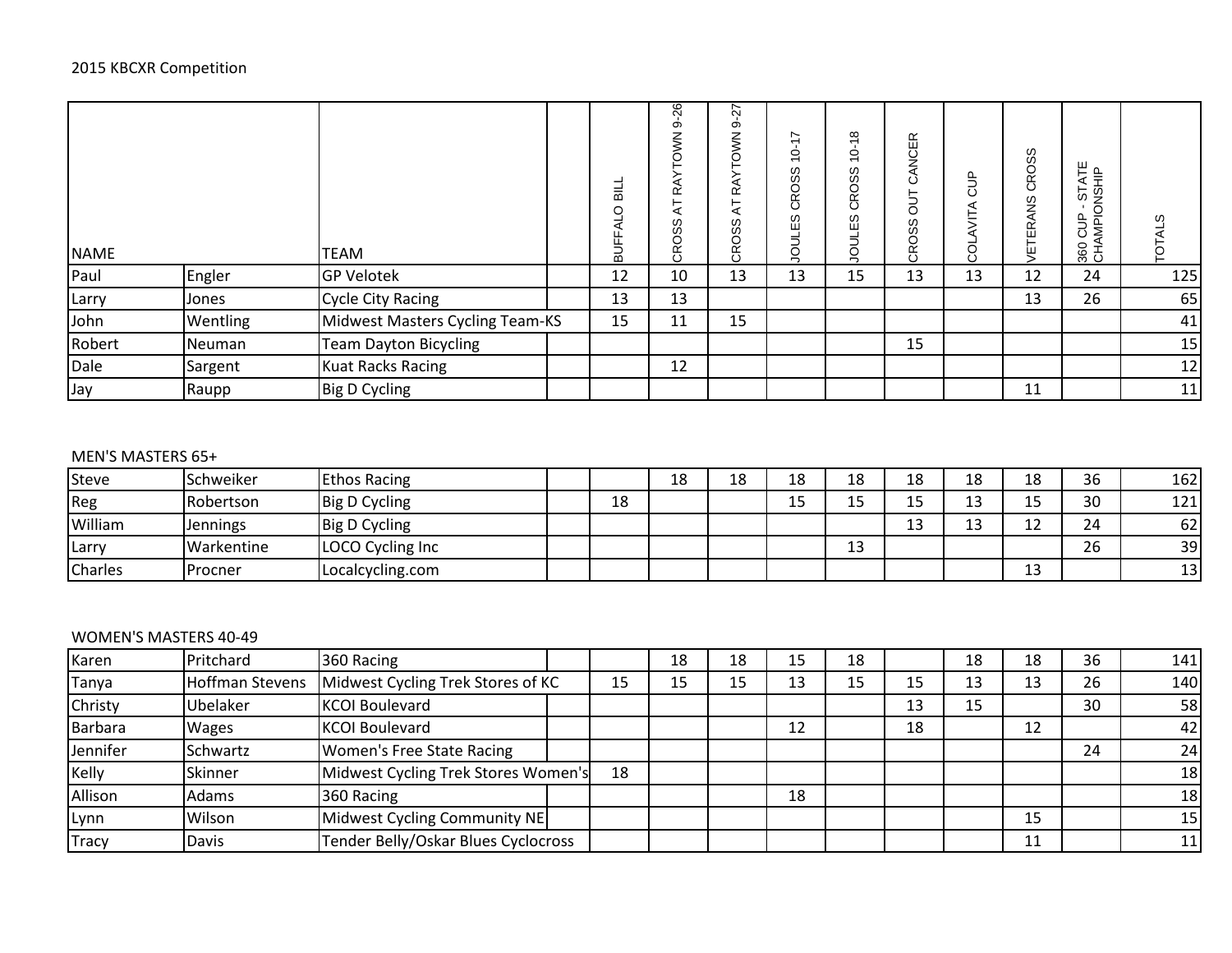### 2015 KBCXR Competition

| <b>NAME</b><br><b>TEAM</b> | -<br>$\overline{\mathbf{c}}$<br>$\circ$<br>◅<br>ட<br>ட<br>–<br>-<br>മ | $\circ$<br>$\sim$<br>တ<br>$\rightarrow$<br>∸<br>≃<br>◢<br>ၯ<br>ၯ<br>◡<br>Ğ | ∼<br>$\alpha$<br>တ<br>-<br>∸<br>◡<br>~<br>ᄔ<br>⊢<br>∽<br>$\omega$<br>ഗ<br>⌒<br>◡<br>$\tilde{\phantom{0}}$<br>ᄔ<br>$\circ$ | $\sim$<br>$\circ$<br>$\overline{\phantom{0}}$<br>$\omega$<br>ၯ<br>≃<br>ၯ<br>ш | $\infty$<br>$\circ$<br>$\overline{\phantom{0}}$<br>ഗ<br>ഗ<br>$\sqrt{2}$<br>◡<br>≃<br>$\circ$<br>ဖ<br>ш | ≃<br>ш<br>–<br>O<br>w<br>Ó<br>∝<br>$\overline{\phantom{a}}$ | ш.<br>ပ<br>∽<br>u | w<br>Ó<br>w<br>≃<br>ш<br>ш | ш<br>ட<br>_<br>◢<br>5 g<br>$\overline{\phantom{0}}$<br>щ.<br>-<br>∸<br>⋍<br>ٮ<br>용로 | w |
|----------------------------|-----------------------------------------------------------------------|----------------------------------------------------------------------------|---------------------------------------------------------------------------------------------------------------------------|-------------------------------------------------------------------------------|--------------------------------------------------------------------------------------------------------|-------------------------------------------------------------|-------------------|----------------------------|-------------------------------------------------------------------------------------|---|
|----------------------------|-----------------------------------------------------------------------|----------------------------------------------------------------------------|---------------------------------------------------------------------------------------------------------------------------|-------------------------------------------------------------------------------|--------------------------------------------------------------------------------------------------------|-------------------------------------------------------------|-------------------|----------------------------|-------------------------------------------------------------------------------------|---|

### WOMEN'S MASTERS 50-59

| Renae     | Weaver      | Women's Free State Racing           |    | 18 | 18 | 18       | 18 | 15 | 15 | 18       | 30 | <b>150l</b> |
|-----------|-------------|-------------------------------------|----|----|----|----------|----|----|----|----------|----|-------------|
| Rochelle  | Schleicher  | Women's Free State Racing           | 18 |    |    | 15       | 15 | 18 | 18 | 15       | 26 | 125         |
| Jenny     | Wise        | KCOI Boulevard                      |    | 15 | 15 | 13       | 13 | 13 |    | 13       | 24 | 106         |
| Teresa    | Jarzemkoski | Localcycling.com                    |    | 13 |    | 12<br>ᅩᄼ | 12 |    | 13 | 12<br>∸∸ | 22 | 84          |
| Catherine | Walberg     | Unattached                          |    |    |    |          |    |    |    |          | 36 | 36          |
| Joan      | Radakovich  | Localcycling.com                    |    |    |    |          |    | 12 |    |          |    | 12          |
| Anne      | Ivan Heuven | Tender Belly/Oskar Blues Cyclocross |    |    |    |          |    |    |    | 11<br>ᆠᆂ |    | 11          |

## WOMEN'S MASTERS 60+

| Williams<br>36<br>10<br>סי<br>וחפי<br>1 O<br>Localcycling.com<br>.<br><b>TOUT</b><br>ー<br>-- |         |  |  |  |  |  |  |  |
|----------------------------------------------------------------------------------------------|---------|--|--|--|--|--|--|--|
|                                                                                              | Rebecca |  |  |  |  |  |  |  |

# JUNIORS MALE 9-18

| Nigel        | Vaught        | Big D Cycling               | 15 | 13 | 15 | 15 | 15 | 12 | 18 | 13 | 26 | 142 |
|--------------|---------------|-----------------------------|----|----|----|----|----|----|----|----|----|-----|
| Damien       | <b>Hobbs</b>  | Santa Fe Trails Racing Team | 18 | 18 |    | 18 | 18 |    |    | 15 | 30 | 117 |
| Conner       | Rainey        | Osceola Velo Club           |    |    |    | 13 | 12 | 15 | 12 | 18 | 36 | 106 |
| Finn         | Smith         | KCOI U20                    |    | 12 | 13 | 11 | 13 |    | 13 |    | 24 | 86  |
| Corey        | Chrissan      | Unattached                  |    | 15 | 18 | 12 | 11 | 11 |    |    |    | 67  |
| Dominic      | Milam         | Unattached                  |    | 11 |    |    |    | 10 | 11 | 11 | 20 | 63  |
| Liam         | <b>Ellis</b>  | KCOI U20                    |    |    | 12 | 9  | 9  | 8  | 9  |    | 12 | 59  |
| Dane         | Hooks         | KCOI U20                    |    | 9  | 11 |    |    | 13 | 6  |    |    | 56  |
| Peter        | Whalen        | Big D Cycling               | 13 |    |    |    |    |    | 15 |    | 22 | 50  |
| <b>Chris</b> | <b>Braley</b> | <b>Big D Cycling</b>        |    |    | 10 |    | b  | 4  | 4  | b  | 8  | 38  |
| Francis      | Sheehan       | Santa Fe Trails Racing Team | 12 |    |    | 10 |    |    |    | 12 |    | 34  |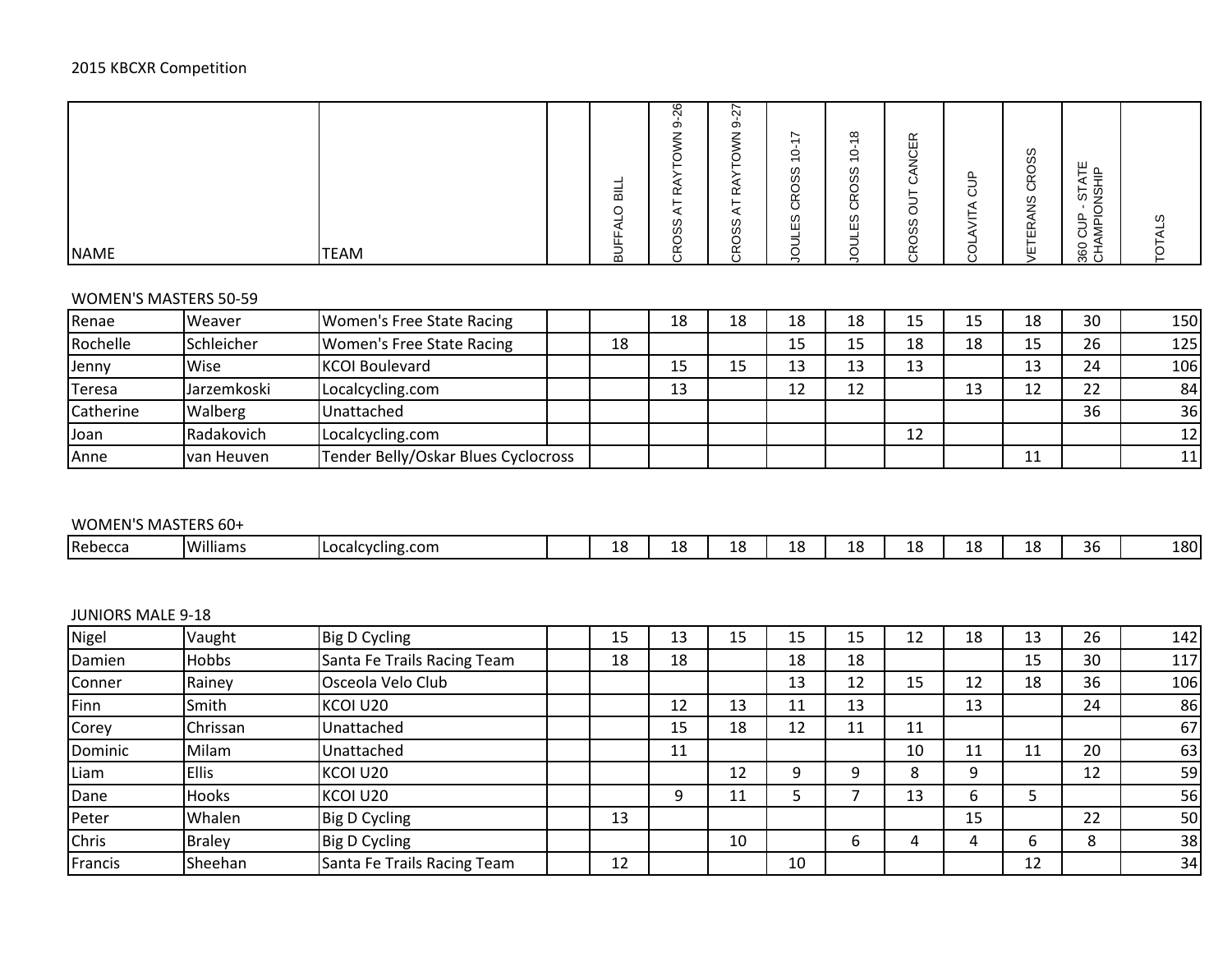| <b>NAME</b> |            | TEAM              | BUFFALO BILL | $9 - 26$<br>AT RAYTOWN<br>CROSS | Źż.<br>တ်<br><b>RAYTOWN</b><br>$\overline{A}$<br>CROSS | 47<br>Ò<br>$\overline{ }$<br>CROSS<br>S<br>JOULE! | $-18$<br>Ċ<br><b>CROSS</b><br>လ<br><b>JOULE!</b> | CANCER<br>5 <sub>0</sub><br>CROSS | <b>SO</b><br>COLAVITA | CROSS<br><b>VETERANS</b> | 360 CUP - STATE<br>CHAMPIONSHIP | <b>TOTALS</b>  |
|-------------|------------|-------------------|--------------|---------------------------------|--------------------------------------------------------|---------------------------------------------------|--------------------------------------------------|-----------------------------------|-----------------------|--------------------------|---------------------------------|----------------|
| Isaiah      | Delaughder | KCOI U20          |              |                                 |                                                        | 8                                                 |                                                  | $\overline{7}$                    |                       |                          | 18                              | 33             |
| Brandon     | Waldorf    | <b>GTG Racing</b> |              |                                 |                                                        |                                                   | 10                                               | 9                                 | 10                    |                          |                                 | 29             |
| Fineas      | Howser     | KCOI U20          | 10           | 10                              |                                                        |                                                   |                                                  | 6                                 | $\overline{2}$        |                          |                                 | 28             |
| Cole        | Johnson    | Slimenundgrossen  |              |                                 |                                                        |                                                   |                                                  | 18                                |                       |                          |                                 | 18             |
| Nathan      | Wisdom     | KCOI U20          |              |                                 |                                                        |                                                   |                                                  |                                   | 7                     | $\overline{7}$           | 2                               | 16             |
| John        | Beemer     | Unattached        |              |                                 |                                                        | 6                                                 | 8                                                |                                   | 1                     |                          |                                 | 15             |
| Philip      | Sheehan    | Unattached        |              |                                 |                                                        | 7                                                 |                                                  |                                   |                       | 8                        |                                 | 15             |
| Lincoln     | King       | KCOI U20          |              |                                 | 9                                                      |                                                   |                                                  | 3                                 |                       |                          |                                 | 12             |
| Gabriel     | Schmitz    | KCOI U20          |              | 8                               |                                                        | 4                                                 |                                                  |                                   |                       |                          |                                 | 12             |
| Declan      | OBrien     | KCOI U20          |              |                                 |                                                        |                                                   |                                                  | 5                                 | $\mathbf{3}$          |                          |                                 | 8              |
| Cooper      | Rew        | Unattached        |              |                                 |                                                        |                                                   |                                                  |                                   | 5                     |                          |                                 | 5 <sub>l</sub> |

#### JUNIORS FEMALE 9-18

| Liliana       | Navarro              | KCOI U20                       |    | 15 | 15 | 12 | 15 | 15 | 13 |    | 26 | $111$ |
|---------------|----------------------|--------------------------------|----|----|----|----|----|----|----|----|----|-------|
| Carolina      | Navarro              | Unattached                     |    |    |    | 18 | 18 | 18 | 18 |    | 36 | 108   |
| Macy          | Orrick               | KCOI U20                       | 12 |    |    |    |    | 12 |    | 13 | 24 | 61    |
| Abby Rose     | Olsen                | Santa Fe Trails Bicycle Racing | 15 |    |    | 15 |    |    |    | 18 |    | 48    |
| Alyssa        | Farrens              | Unattached                     |    |    |    |    |    |    |    | 15 | 30 | 45    |
| Sydney        | Franklin             | KCOI U20                       | 18 |    |    | 13 |    |    |    |    |    | 31    |
| Daphne        | <b>Bracker Sturm</b> | Unattached                     |    |    |    |    |    |    |    |    | 22 | 22    |
| <b>Claire</b> | Wilson               | Unattached                     |    |    |    |    |    |    |    |    | 20 | 20    |
| Victoria      | <b>Brocket</b>       | <b>Ethos Racing</b>            |    | 18 |    |    |    |    |    |    |    | 18    |

| E SPEED.<br>SINGL |                           |                                                              |  |    |    |    |    |    |    |     |
|-------------------|---------------------------|--------------------------------------------------------------|--|----|----|----|----|----|----|-----|
| Andrew            | $\sim$<br><b>Strempke</b> | <b>CC</b><br>. .<br>' Parisi<br>.Team<br>Coffee<br>Colavita/ |  | -- | -- | -- | -- | -- | 30 | 109 |